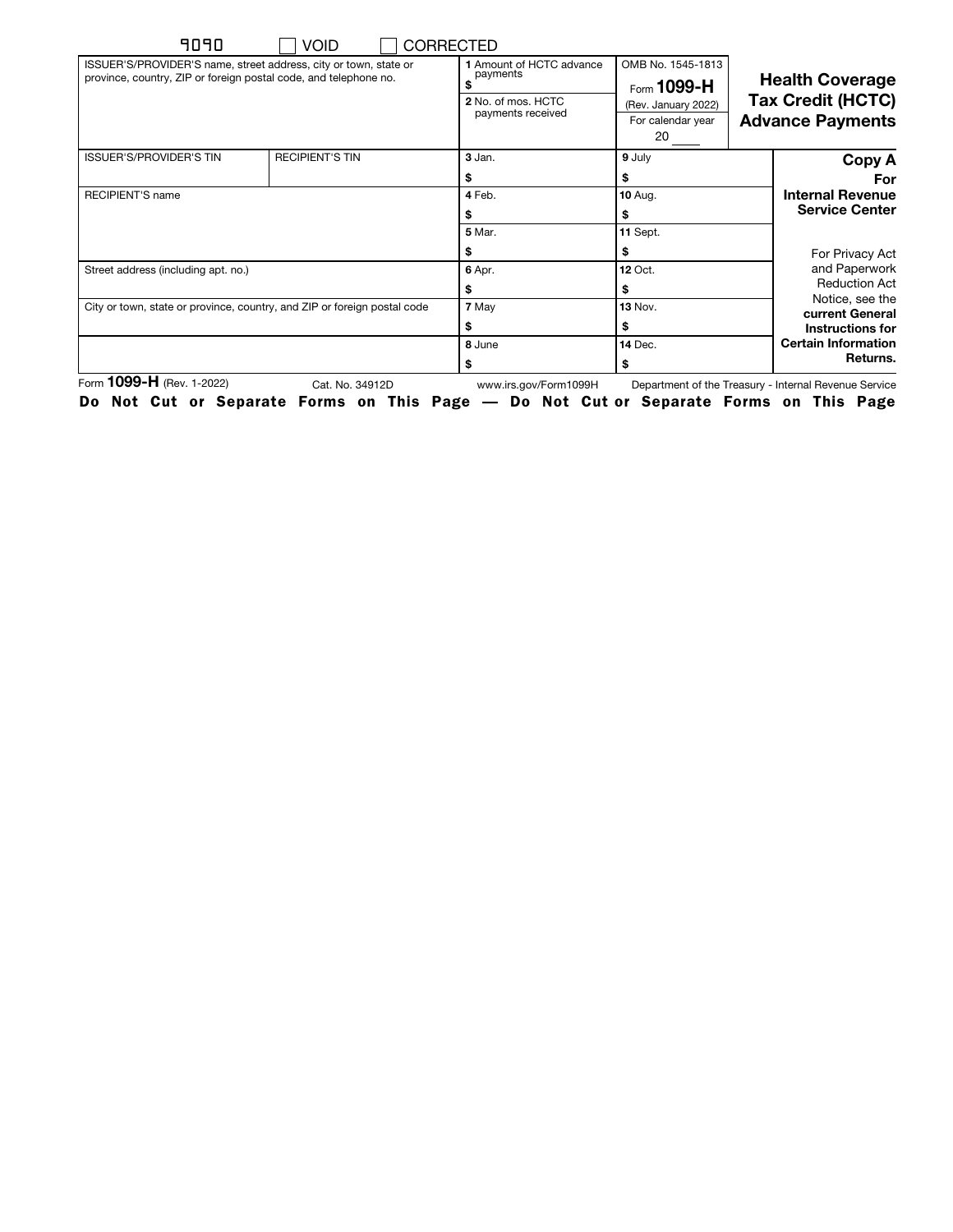|                                                                                                                                      |                         | CORRECTED (if checked)                                                                                                     |                                                                                    |                                                                               |
|--------------------------------------------------------------------------------------------------------------------------------------|-------------------------|----------------------------------------------------------------------------------------------------------------------------|------------------------------------------------------------------------------------|-------------------------------------------------------------------------------|
| ISSUER'S/PROVIDER'S name, street address, city or town, state or<br>province, country, ZIP or foreign postal code, and telephone no. |                         | 1 Amount of HCTC advance<br>payments<br>2 No. of mos. of HCTC advance<br>payments and reimbursement<br>credits paid to you | OMB No. 1545-1813<br>Form 1099-H<br>(Rev. January 2022)<br>For calendar year<br>20 | <b>Health Coverage</b><br><b>Tax Credit (HCTC)</b><br><b>Advance Payments</b> |
| <b>ISSUER'S/PROVIDER'S TIN</b>                                                                                                       | <b>RECIPIENT'S TIN</b>  | 3 Jan.                                                                                                                     | 9 July                                                                             |                                                                               |
|                                                                                                                                      |                         | S                                                                                                                          | S                                                                                  |                                                                               |
| <b>RECIPIENT'S name</b>                                                                                                              |                         | 4 Feb.                                                                                                                     | <b>10 Aug.</b>                                                                     | Copy B                                                                        |
|                                                                                                                                      |                         |                                                                                                                            | \$                                                                                 | <b>For Recipient</b>                                                          |
|                                                                                                                                      |                         | 5 Mar.                                                                                                                     | 11 Sept.                                                                           |                                                                               |
|                                                                                                                                      |                         |                                                                                                                            | \$                                                                                 | This is important                                                             |
| Street address (including apt. no.)                                                                                                  |                         | 6 Apr.                                                                                                                     | <b>12 Oct.</b>                                                                     | tax information<br>and is being                                               |
|                                                                                                                                      |                         |                                                                                                                            | S                                                                                  | furnished to the                                                              |
| City or town, state or province, country, and ZIP or foreign postal code                                                             |                         | 7 May                                                                                                                      | <b>13 Nov.</b>                                                                     | IRS.                                                                          |
|                                                                                                                                      |                         |                                                                                                                            | \$                                                                                 |                                                                               |
|                                                                                                                                      |                         | 8 June                                                                                                                     | <b>14 Dec.</b>                                                                     |                                                                               |
|                                                                                                                                      |                         | s                                                                                                                          | \$                                                                                 |                                                                               |
| Form 1099-H (Rev. 1-2022)                                                                                                            | (keep for your records) | www.irs.gov/Form1099H                                                                                                      |                                                                                    | Department of the Treasury - Internal Revenue Service                         |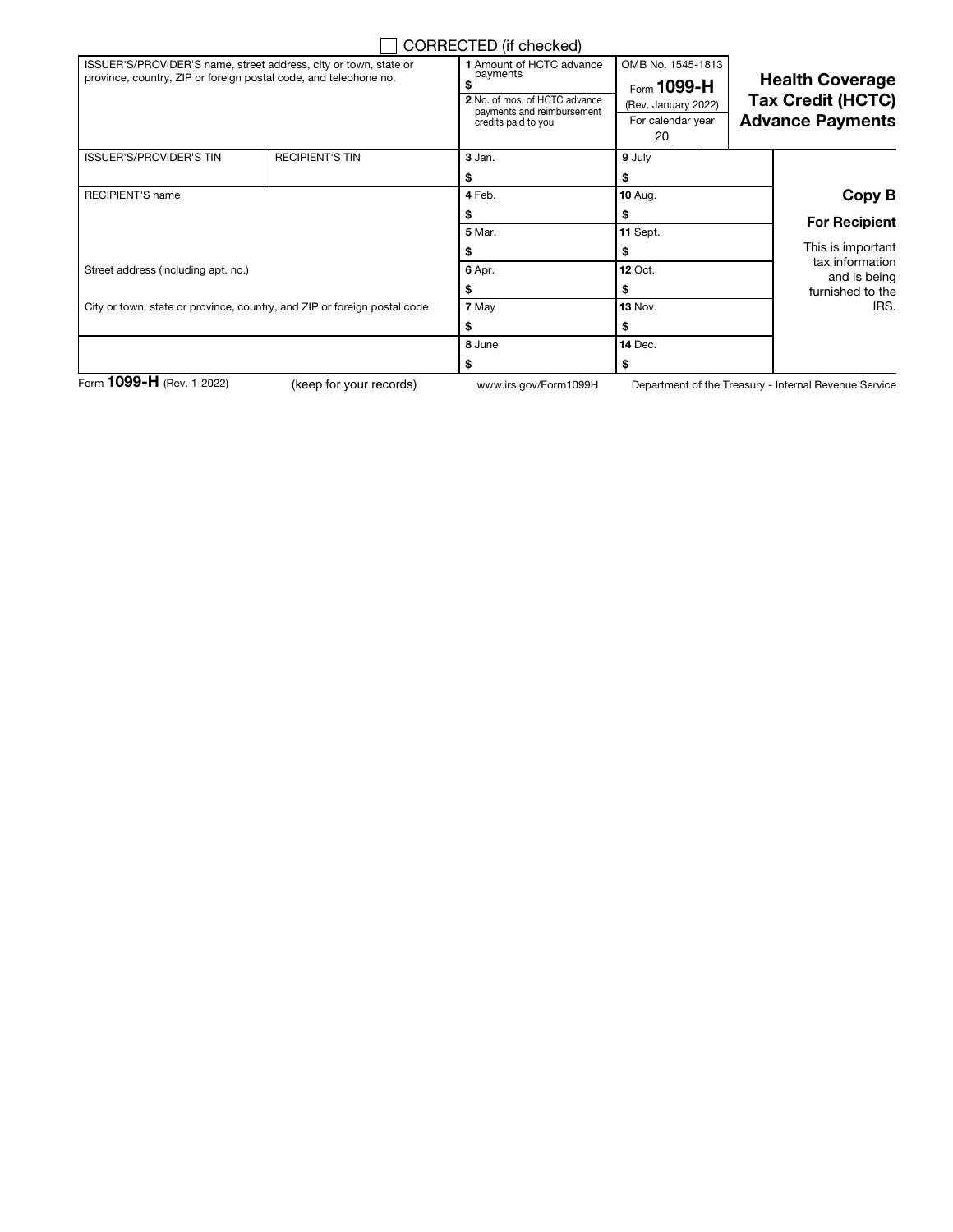## Instructions for Recipient

This statement is provided to you because you received Health Coverage Tax Credit (HCTC) advance payments of your health coverage insurance premiums. These advance payments were forwarded directly to your health insurance provider. You are qualified to receive advance payments if you were an eligible trade adjustment assistance (TAA) recipient, an Alternative TAA (ATAA) recipient, a Reemployment TAA (RTAA) recipient, or a Pension Benefit Guaranty Corporation (PBGC) pension payee. See Form 8885, Health Coverage Tax Credit, and its instructions for more details on qualified recipients and how to figure any credit that you may be able to take on your Form 1040, 1040-SR, 1040-NR, 1040-SS, or 1040-PR.

Recipient's taxpayer identification number (TIN). For your protection, this form may show only the last four digits of your TIN (social security number (SSN), individual taxpayer identification number (ITIN), or adoption taxpayer identification number (ATIN)).

However, the issuer has reported your complete TIN to the IRS.

Box 1. Shows the total amount of HCTC advance payments of qualified health insurance costs that were made on your behalf.

Box 2. Shows the total number of months you received HCTC payments.

Boxes 3 through 14. Shows the amount of HCTC advance payments paid for you for each month. The total of the amounts shown in these boxes equals the amount shown in box 1.

Future developments. For the latest information about developments related to Form 1099-H and its instructions, such as legislation enacted after they were published, go to *www.irs.gov/Form1099H.*

Free File Program. Go to *www.irs.gov/FreeFile* to see if you qualify for no-cost online federal tax preparation, e-filing, and direct deposit or payment options.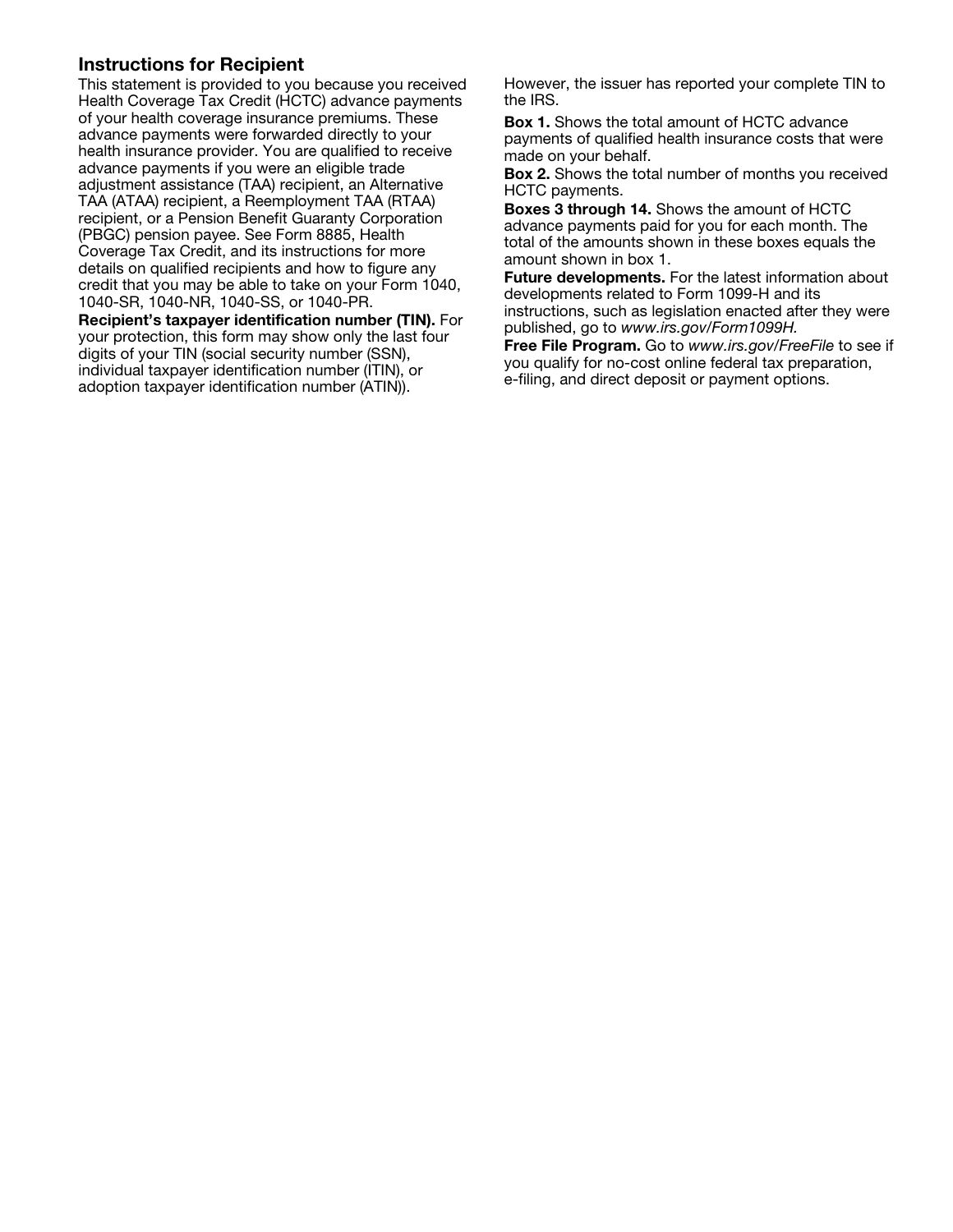|                                                                                                                                      | <b>VOID</b>                                                              | <b>CORRECTED</b>                                                                |                                                                                    |                                                                               |  |
|--------------------------------------------------------------------------------------------------------------------------------------|--------------------------------------------------------------------------|---------------------------------------------------------------------------------|------------------------------------------------------------------------------------|-------------------------------------------------------------------------------|--|
| ISSUER'S/PROVIDER'S name, street address, city or town, state or<br>province, country, ZIP or foreign postal code, and telephone no. |                                                                          | 1 Amount of HCTC advance<br>payments<br>2 No. of mos. HCTC<br>payments received | OMB No. 1545-1813<br>Form 1099-H<br>(Rev. January 2022)<br>For calendar year<br>20 | <b>Health Coverage</b><br><b>Tax Credit (HCTC)</b><br><b>Advance Payments</b> |  |
| <b>ISSUER'S/PROVIDER'S TIN</b>                                                                                                       | <b>RECIPIENT'S TIN</b>                                                   | 3 Jan.                                                                          | 9 July                                                                             |                                                                               |  |
|                                                                                                                                      |                                                                          |                                                                                 |                                                                                    |                                                                               |  |
| <b>RECIPIENT'S name</b>                                                                                                              |                                                                          | 4 Feb.                                                                          | <b>10 Aug.</b>                                                                     | Copy C                                                                        |  |
|                                                                                                                                      |                                                                          |                                                                                 |                                                                                    | For                                                                           |  |
|                                                                                                                                      |                                                                          | <b>5 Mar.</b>                                                                   | 11 Sept.                                                                           | <b>Issuer/Provider</b>                                                        |  |
|                                                                                                                                      |                                                                          |                                                                                 | \$                                                                                 | For Privacy Act                                                               |  |
| Street address (including apt. no.)                                                                                                  |                                                                          | 6 Apr.                                                                          | <b>12 Oct.</b>                                                                     | and Paperwork                                                                 |  |
|                                                                                                                                      |                                                                          |                                                                                 | S                                                                                  | <b>Reduction Act</b>                                                          |  |
|                                                                                                                                      | City or town, state or province, country, and ZIP or foreign postal code | 7 May                                                                           | <b>13 Nov.</b>                                                                     | Notice, see the<br>current General                                            |  |
|                                                                                                                                      |                                                                          | S                                                                               | S.                                                                                 | Instructions for                                                              |  |
|                                                                                                                                      |                                                                          | 8 June                                                                          | <b>14 Dec.</b>                                                                     | <b>Certain Information</b>                                                    |  |
|                                                                                                                                      |                                                                          |                                                                                 |                                                                                    | Returns.                                                                      |  |

Form 1099-H (Rev. 1-2022) www.irs.gov/Form1099H

Department of the Treasury - Internal Revenue Service